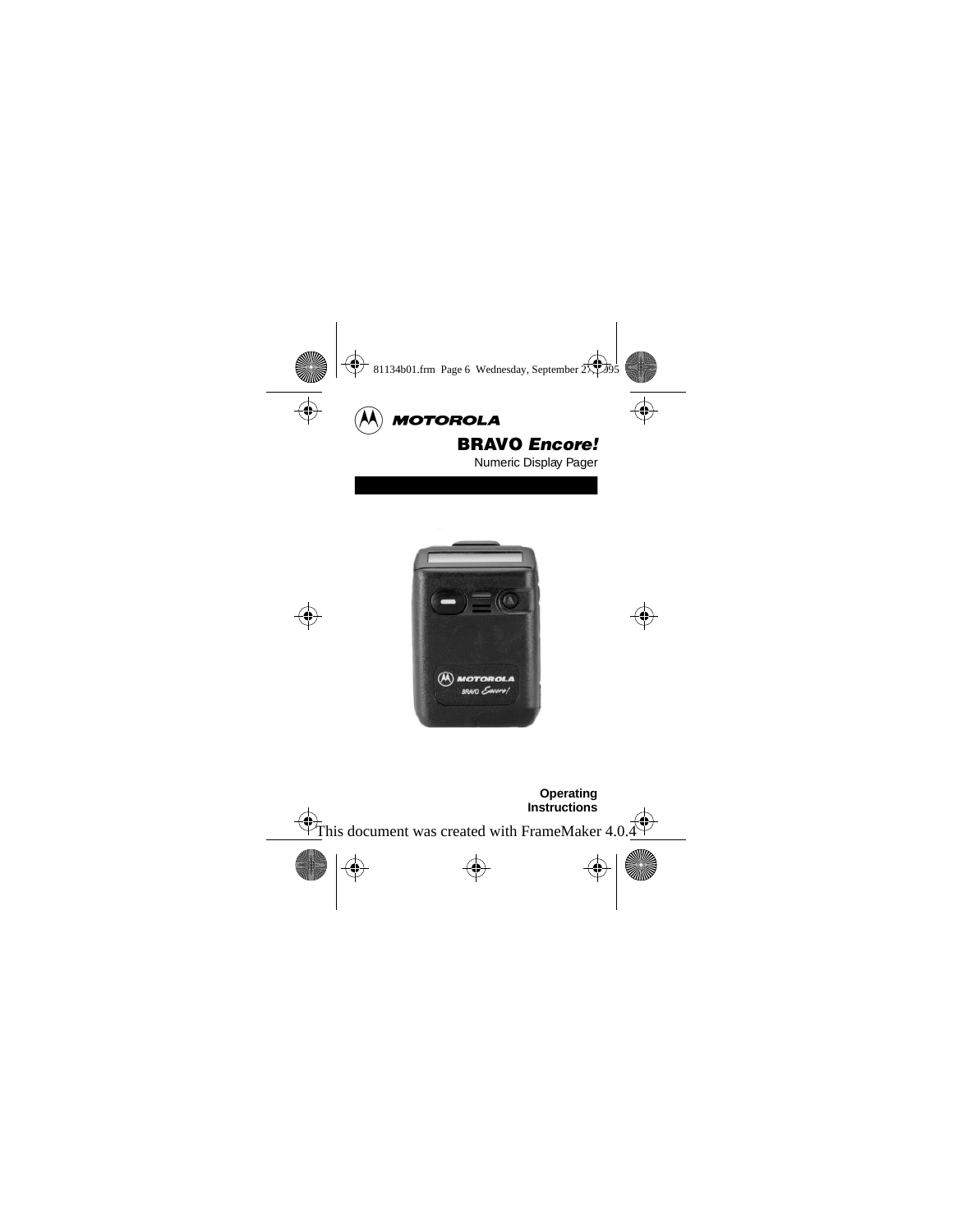# **Turning Your Pager On:**

 $Press \circledcirc$  to turn your pager on. Your pager alerts indicating that it is on.

The time of day and the "Alert Mode" indicator, silent  $(k)$  or audible  $(k)$ , appears on the display.

## **Receiving and Reading Your Messages:**

Your BRAVO *Encore!* pager can receive up to eight 20-character messages.

When a message is received, your pager alerts for eight seconds.

- Press any button to stop the alert.
- Press $\circledcirc$  to display your message.
- $\bullet$  Press  $\blacksquare$  twice while reading your message to return to the main status screen.

Messages containing more than 12 characters display on a second screen. The ( $\blacktriangleright$ ) symbol indicates additional screens. The second screen displays automatically after one minute, or you can press  $\odot$  to advance to the second screen. The last screen of your message displays the message slot number and the time your message was received.

If a message is left unread, the pager emits a reminder alert every two minutes, and the number of unread messages is displayed on the screen (i.e., 1 page, 2 pages).

# **Turning Your Pager Off:**

- Press @ until the PRBEF OFF ? prompt appears on the display.
- $Press @ to turn your page of.$

When your pager is turned off, the clock display remains on the screen. The "Alert Mode" indicator does not.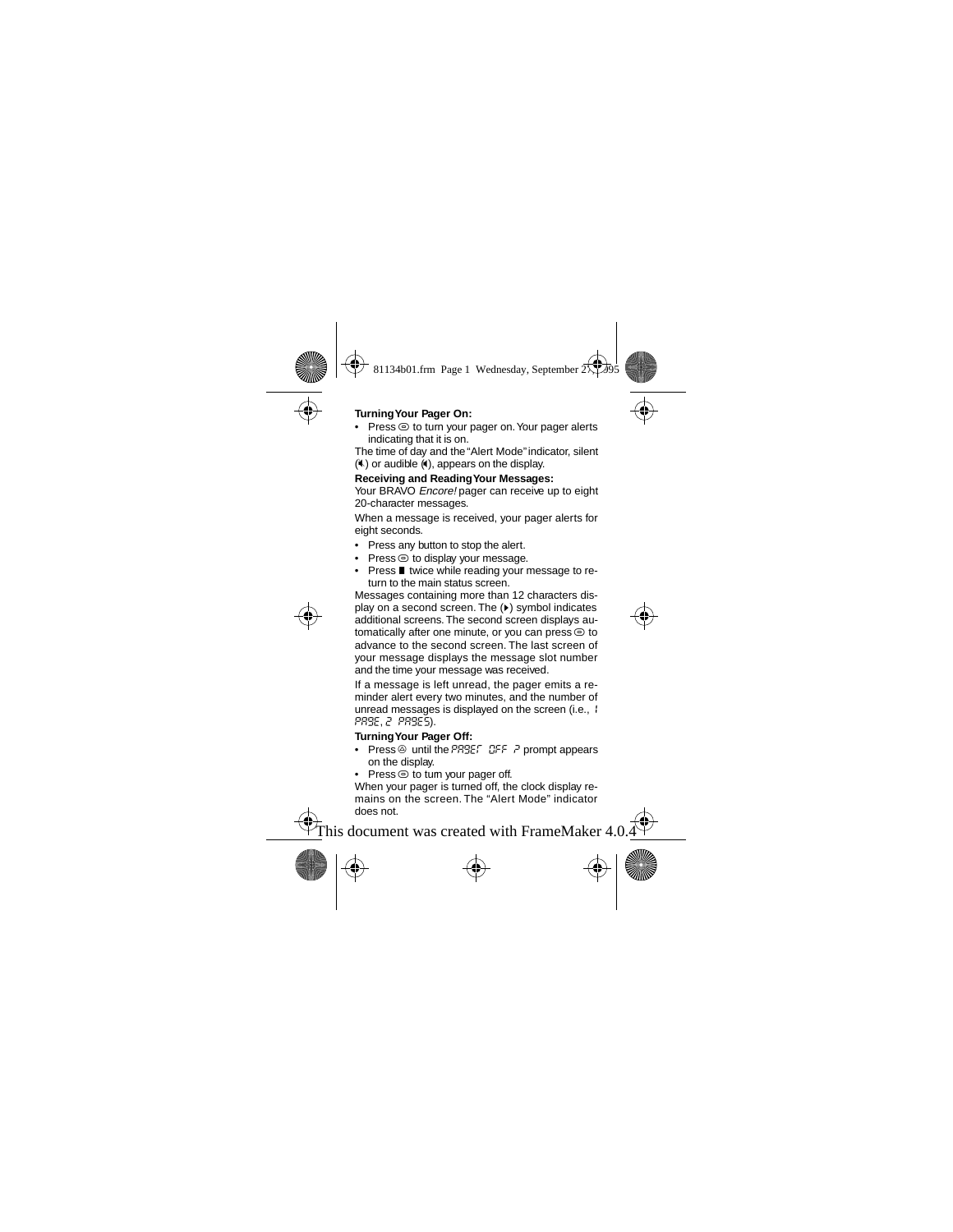

#### **Turning On the Light:**

- Press  $\blacksquare$  while the clock or a message is displayed to turn on the display light.
- To turn off the light, press  $\blacksquare$  again while the message or the clock is displayed or allow it to turn off automatically.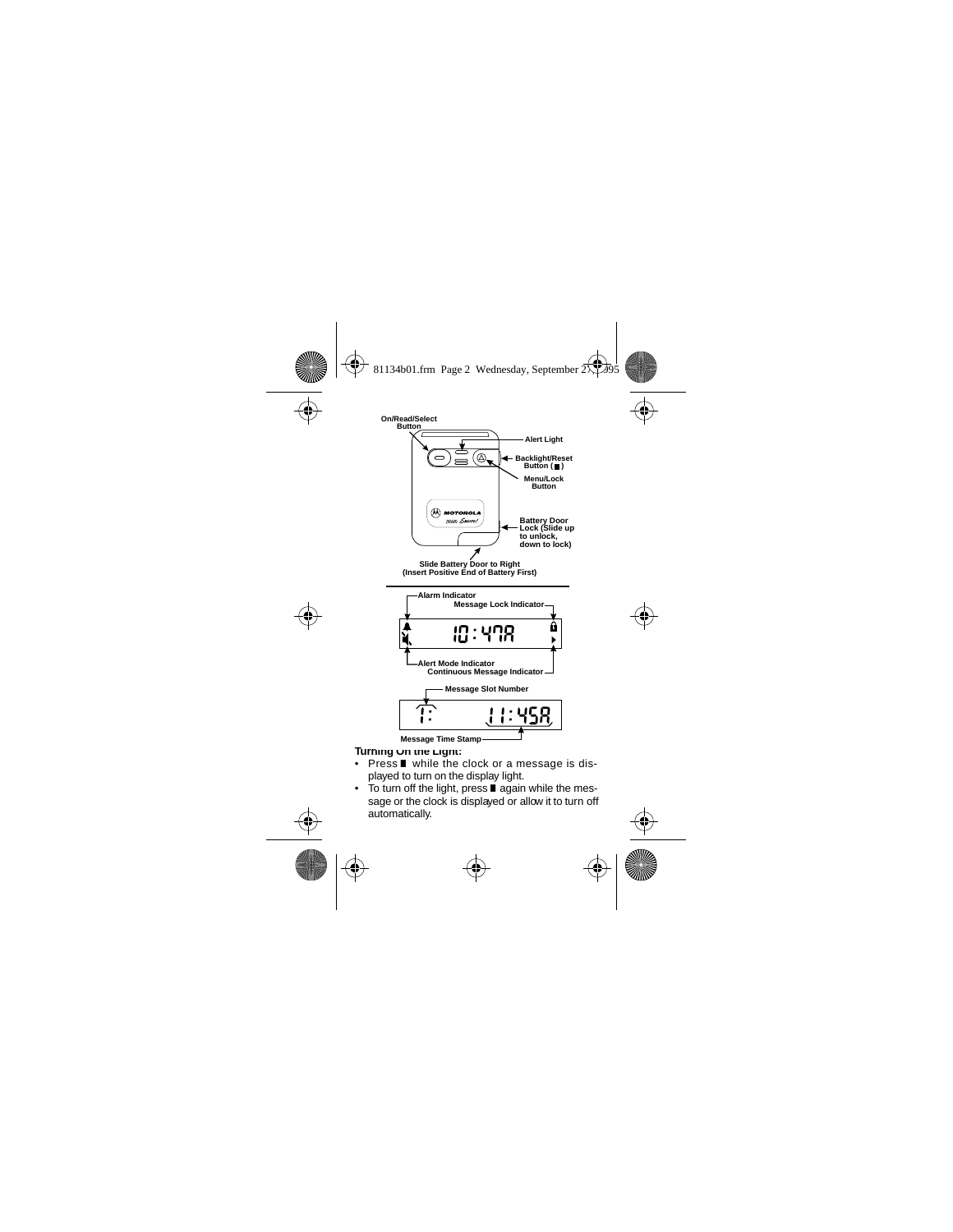# **Changing Alert Modes:**

- Press . Either SILENT P or RUDIO P appears, depending on the current mode. For your pager to vibrate, it must be in the "Silent" mode.
- To change the alert mode, press  $\odot$  while your choice appears on the display.

# **Setting the Clock:**

- Press  $\circledcirc$  until  $5E$   $\bar{t}$   $\bar{t}$   $\bar{t}$   $\bar{m}$  $\bar{e}$   $\bar{r}$  appears.
- Press $\circledcirc$  to set your pager's clock.
- Press  $\otimes$  until the desired hour appears. To move to the next digit, press $\circledcirc$ . Repeat this process for each field (hours, minutes, AM/PM).
- Press I twice to return to the main status screen. **Setting the Alarm:**
- Press  $\circledcirc$  until  $5E \in R$ LALAIR P appears on the display.
- Press  $\odot$  to select the alarm on/off sequence.
- Press  $\circledcirc$  to turn on or turn off the alarm. To move to the next digit, press  $\odot$ . To advance through each digit press  $\circledcirc$ . Repeat this process for each field (On/Off, hours, minutes, AM/PM).

Press **I** twice to return to the main status screen. The  $(\triangle)$  indicator appears on the display when the alarm is turned on. At the selected time, the alarm vibrates or emits a unique 20-second alert, and  $B$ :  $B$  $E$  appears on the display.

• Press any button to stop the alarm alert.

A set alarm activates even when your pager is off.

# **Locking Messages:**

- $\bullet$  To lock a message, press  $\circledcirc$  while reading your message. A lock  $(a)$  appears on the display to indicate that your message is protected.
- $\bullet$  To unlock your message, press  $\circledcirc$  while reading the locked message.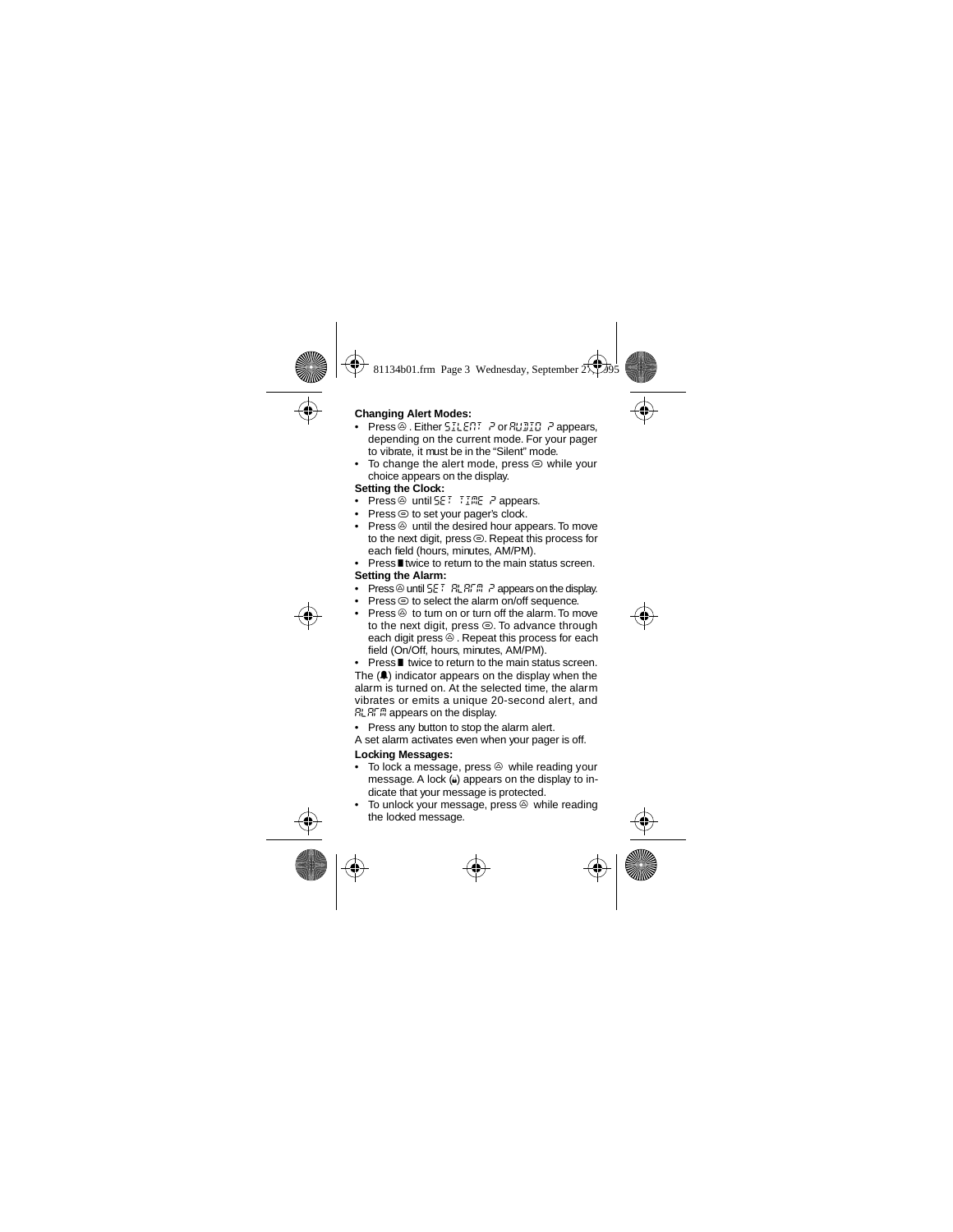Locked messages cannot be erased, overwritten by new messages when memory is full, or lost while replacing the battery. Up to four messages may be locked at one time.

# **Erasing Messages From Memory:**

- Press  $\circledcirc$  until EFRSE RLL  $\geq$  appears on the display.
- Press  $\odot$ . All of your read, unlocked messages will be erased.

The EFRSE  $R_{L}$  ? prompt appears only if there are read, unlocked messages in memory.

## **Battery Information:**

Your BRAVO Encore! pager is designed to operate with an AAA-size alkaline battery. See diagram for battery door location.The hinged battery door, if detached from the pager, can be easily snapped back into place.

# **Other Pager Features:**

When the battery is reaching the end of its life, a lowbattery alert occurs and L $\bar{C}$  CELL is displayed. Also, all pager alerts are changed to two seconds.

**CUEFFLOW** is displayed when the number of unread messages received is greater than the available message memory. The oldest unread message is replaced by a new message. Once you have read all of your unread messages, the time of day appears on the display.

If the same message is received more than once, **JUPLICRTE** appears at the beginning of the new message. Your new message contains the latest timestamp.

When a message is read that does not contain numeric data,  $757E - 57L$  appears on the display.